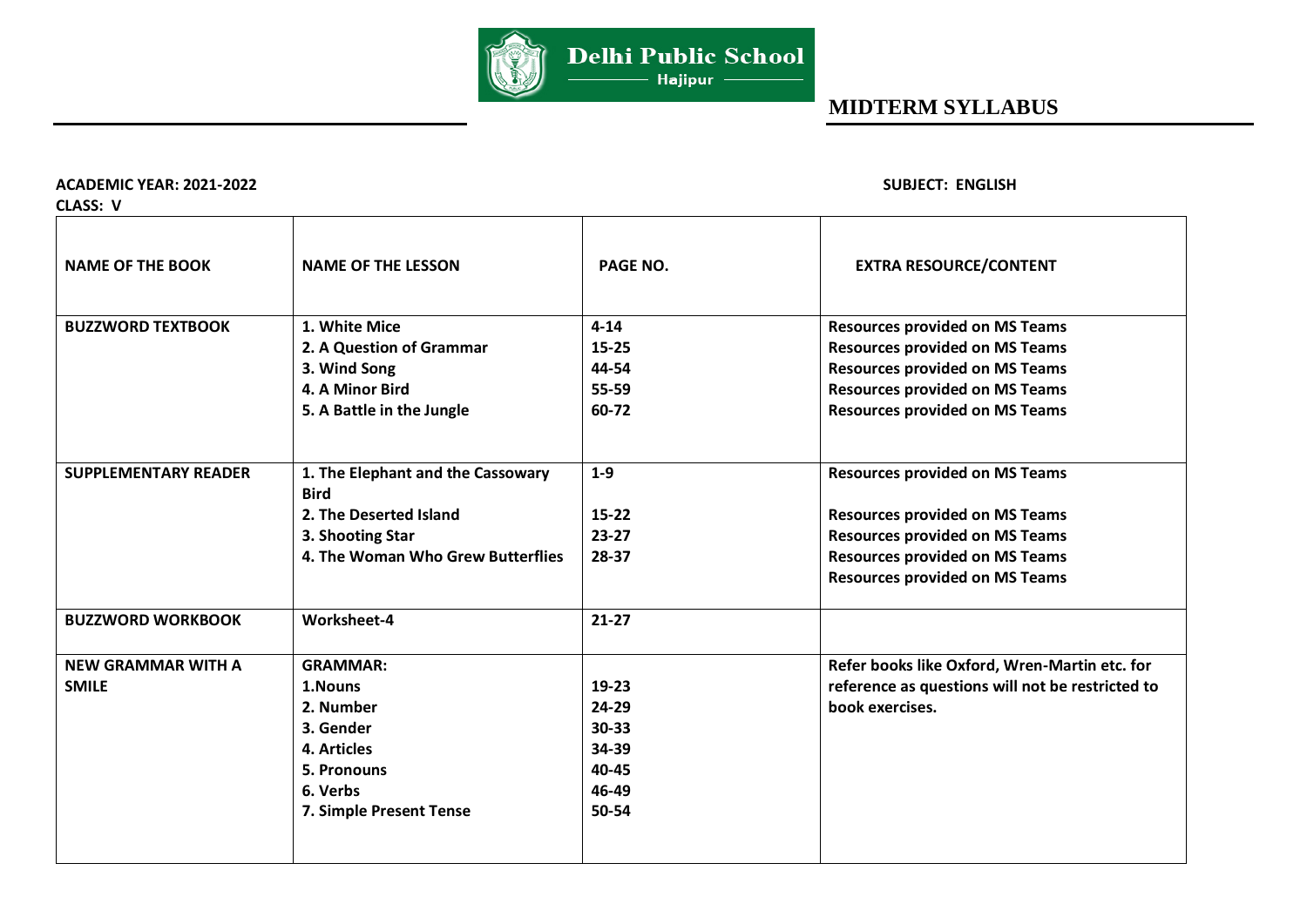

| 1. Proverbs            | 148-150            |  |
|------------------------|--------------------|--|
|                        |                    |  |
| 2. Idioms              | 151-153            |  |
| <b>COMPREHENSION</b>   |                    |  |
| 1. My Pet Dog          | 157-158            |  |
|                        |                    |  |
| 1. Formal letter       | 174-175            |  |
| 2. Informal letter     | 172-173            |  |
| 3. Picture Composition | 167                |  |
| 1. A Minor Bird        |                    |  |
| 2. Shooting star       |                    |  |
|                        | <b>COMPOSITION</b> |  |

Buyanka

Gracion Thuman =

Ahanderema G. Mukhar fee

Dizabella Joseph.

**Teacher's Signature <b>Exam Controller's Signature** Academic Coordinator's Signature Principal's Signature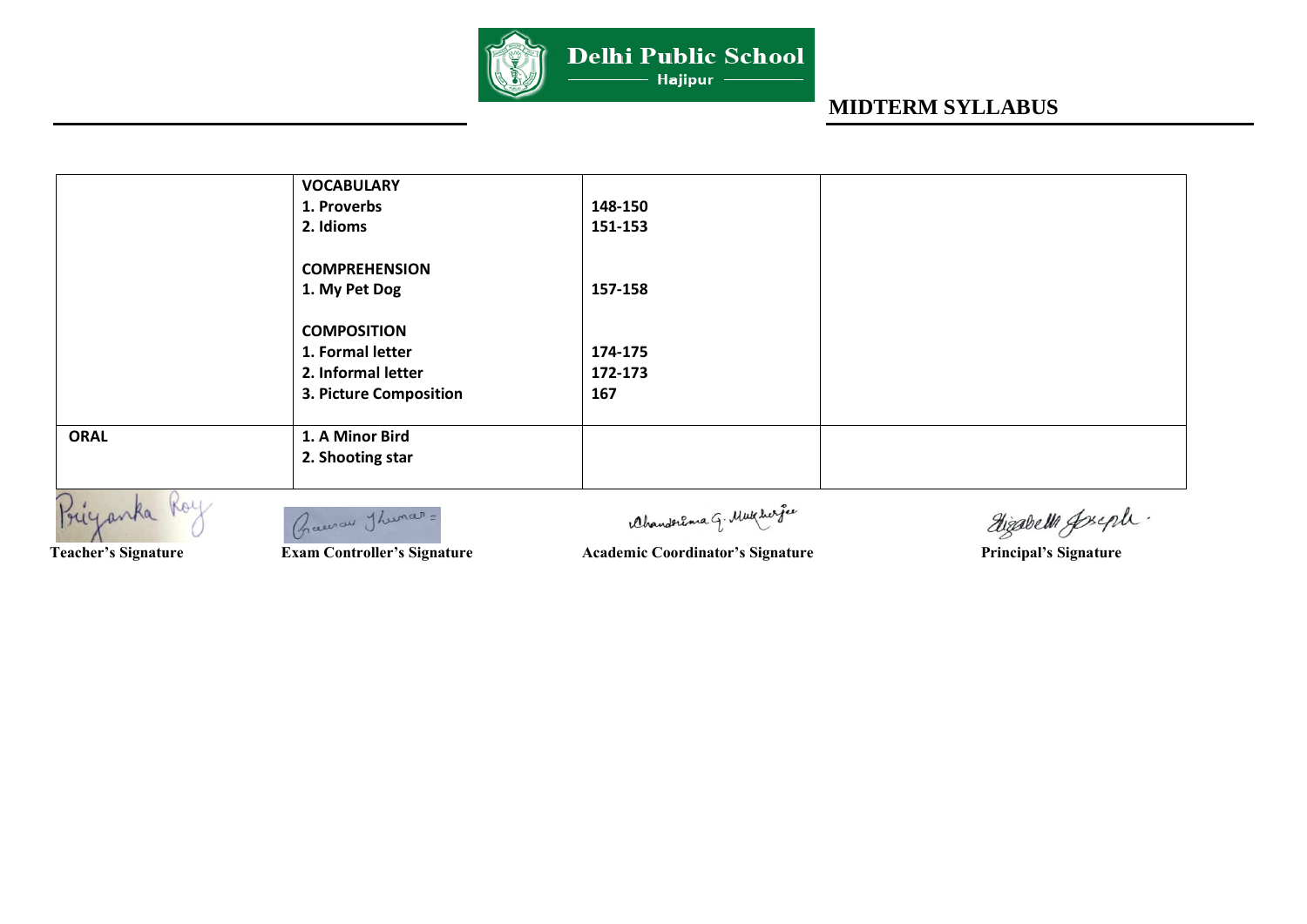

**ACADEMIC YEAR: 2021-2022 SUBJECT: HINDI** 

**CLASS: V** 

| <b>NAME OF THE BOOK</b>   | <b>NAME OF THE LESSON</b>                                                                                                             | PAGE NO.                                                           | <b>EXTRA RESOURCE/CONTENT</b> |
|---------------------------|---------------------------------------------------------------------------------------------------------------------------------------|--------------------------------------------------------------------|-------------------------------|
| प्रतिभा हिंदी पाठमाला     | पाठ 5 बेटी पढ़ाओ, देश बढ़ाओ<br>पाठ 6 ओणम<br>पाठ 7 सूरज का गोला<br>पाठ 8 दादा जी की लाठी                                               | $34 - 38$<br>$41 - 45$<br>$46 - 47$<br>$51 - 55$                   |                               |
| सुगम हिंदी व्याकरण        | पाठ 3 शब्द रचना<br>पाठ 4 वाक्य<br>पाठ 5 संज्ञा<br>पाठ 6 संज्ञा के विकार -1 लिंग<br>पाठ 13 विलोम शब्द और अनेक शब्दों<br>के लिए एक शब्द | $19 - 23$<br>$24 - 29$<br>$31 - 36$<br>$39 - 42$<br>106 और 115-116 |                               |
|                           | चित्र रचना                                                                                                                            |                                                                    |                               |
| मौखिक परीक्षा हेत् प्रश्न | कविता: बेटी पढ़ाओ देश बढ़ाओ और<br>सूरज का गोला<br>व्याकरण: विलोम शब्द, अनेक शब्दों के<br>लिए एक शब्द और पर्यायवाची शब्द               |                                                                    |                               |





Ahanderema q. Mukhar fee

dizabelli greph.

**Teacher's Signature** 

**Team Controller's Signature Academic Coordinator's Signature Principal's Signature**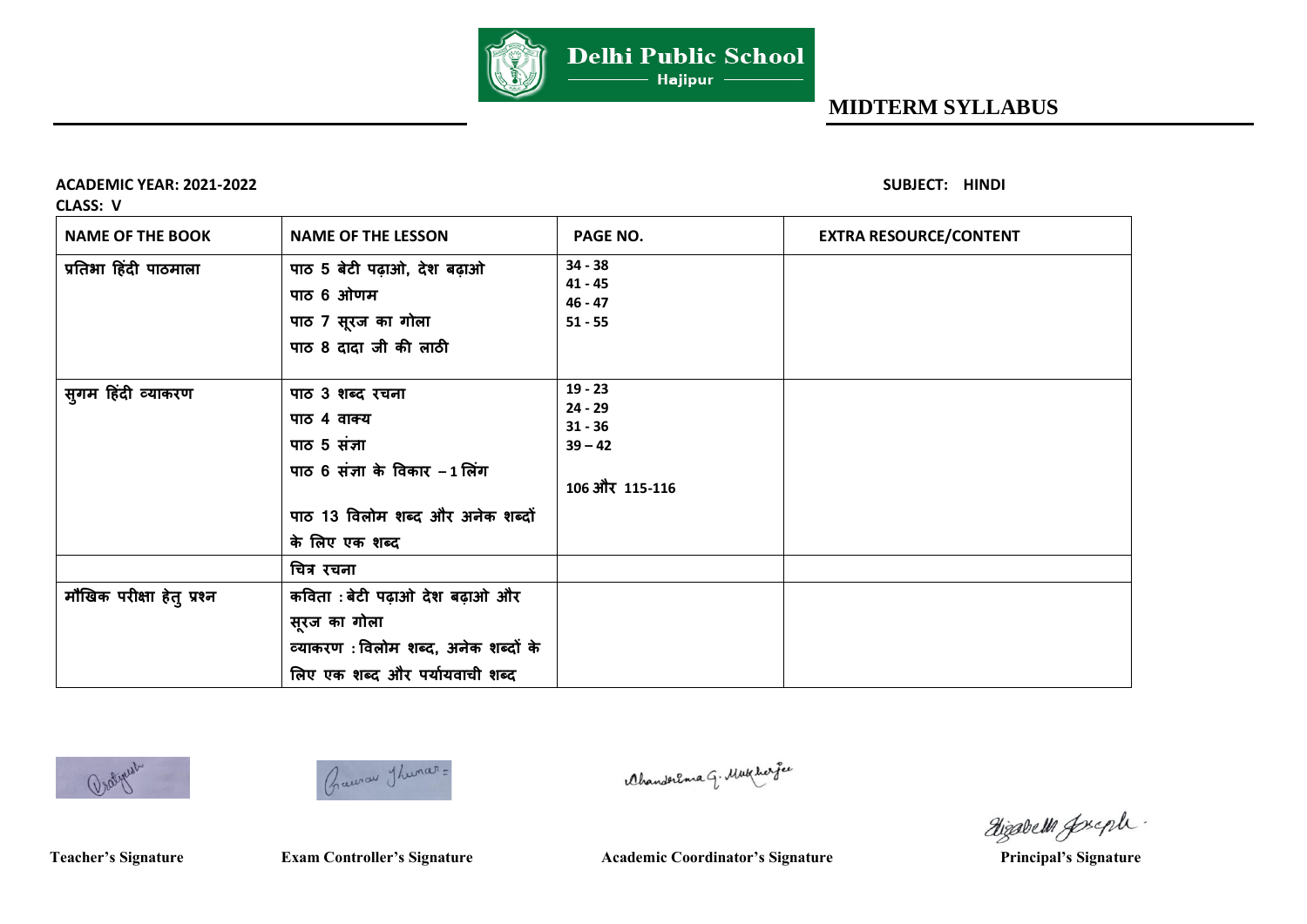

### **ACADEMIC YEAR: 2021-2022 SUBJECT: MATHEMATICS**

 **CLASS: V** 

| <b>NAME OF THE BOOK</b>               | <b>NAME OF THE LESSON</b>                                                                   | <b>PAGE NO.</b> | <b>EXTRA RESOURCE/CONTENT</b> |
|---------------------------------------|---------------------------------------------------------------------------------------------|-----------------|-------------------------------|
| <b>COMPOSITE MATHMATICS</b>           | <b>SIMPLIFICATION</b>                                                                       |                 |                               |
| <b>COMPOSITE MATHMATICS</b>           | <b>FACTORS AND MULTIPLES</b>                                                                |                 |                               |
| <b>COMPOSITE MATHMATICS</b>           | <b>FRACTIONS</b>                                                                            |                 |                               |
| <b>COMPOSITE MATHMATICS</b>           | <b>ADDITION AND SUBTRACTION OF</b><br><b>FRACTIONS</b>                                      |                 |                               |
| <b>COMPOSITE MATHMATICS</b>           | <b>MULTIPLICATION AND DIVISION</b><br><b>OF FRACTIONS</b>                                   |                 |                               |
| <b>COMPOSITE MATHMATICS</b>           | <b>DECIMALS</b>                                                                             |                 |                               |
| <b>COMPOSITE MATHMATICS</b><br>(ORAL) | <b>ALL DEFINITIONS, LAWS, AND</b><br><b>PROPERTIES (FROM THE ABOVE</b><br><b>CHAPTERS</b> ) |                 |                               |





Ahanderema G. Mukherfee

Wigabell Joseph.

Teacher's Signature **Exam Controller's Signature** Academic Coordinator's Signature Principal's Signature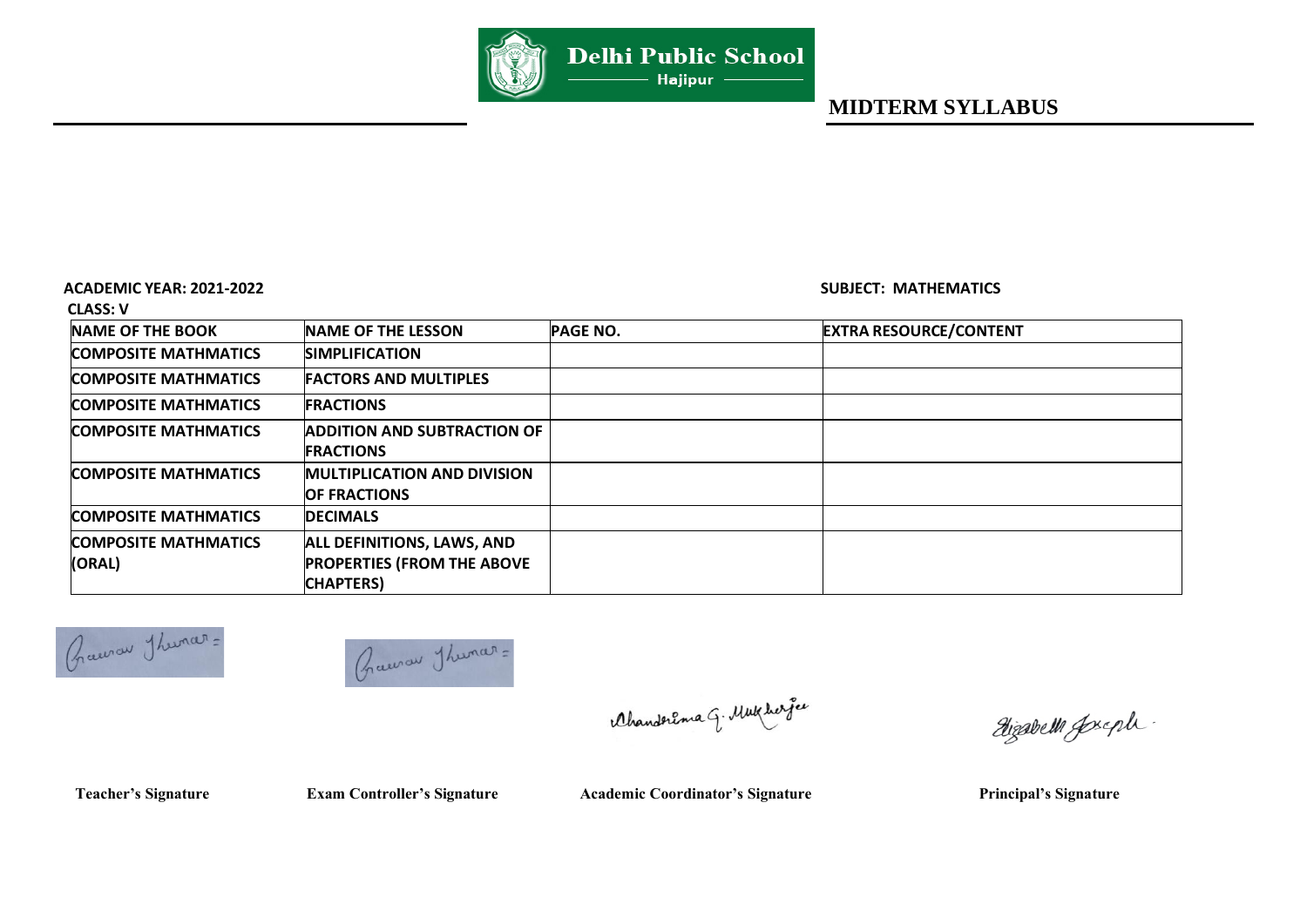

**ACADEMIC YEAR: 2021-2022 SUBJECT: SCIENCE** 

| <b>GRADE: V</b>                |                                           |           |                               |
|--------------------------------|-------------------------------------------|-----------|-------------------------------|
| <b>NAME OF THE BOOK</b>        | <b>NAME OF THE LESSON</b>                 | PAGE NO.  | <b>EXTRA RESOURCE/CONTENT</b> |
| <b>Lakhmir Singh's Science</b> | <b>Plant reproduction</b>                 | $7 - 16$  | Study materials as provided.  |
| <b>Lakhmir Singh's Science</b> | <b>Habitats of Animals</b>                | $17 - 23$ | Study materials as provided.  |
| <b>Lakhmir Singh's Science</b> | <b>Movements and Breathing of Animals</b> | 24-32     | Study materials as provided.  |
| <b>Lakhmir Singh's Science</b> | <b>Skeletal and Nervous System</b>        | 33-47     | Study materials as provided.  |
| <b>Lakhmir Singh's Science</b> | <b>Health and Hygiene</b>                 | 48-60     | Study materials as provided.  |
| <b>Lakhmir Singh's Science</b> | <b>Safety and First Aid</b>               | 61-69     | Study materials as provided.  |
| <b>Lakhmir Singh's Science</b> | <b>Rocks, Minerals and Soil</b>           | 70-85     | Study materials as provided.  |
|                                |                                           |           |                               |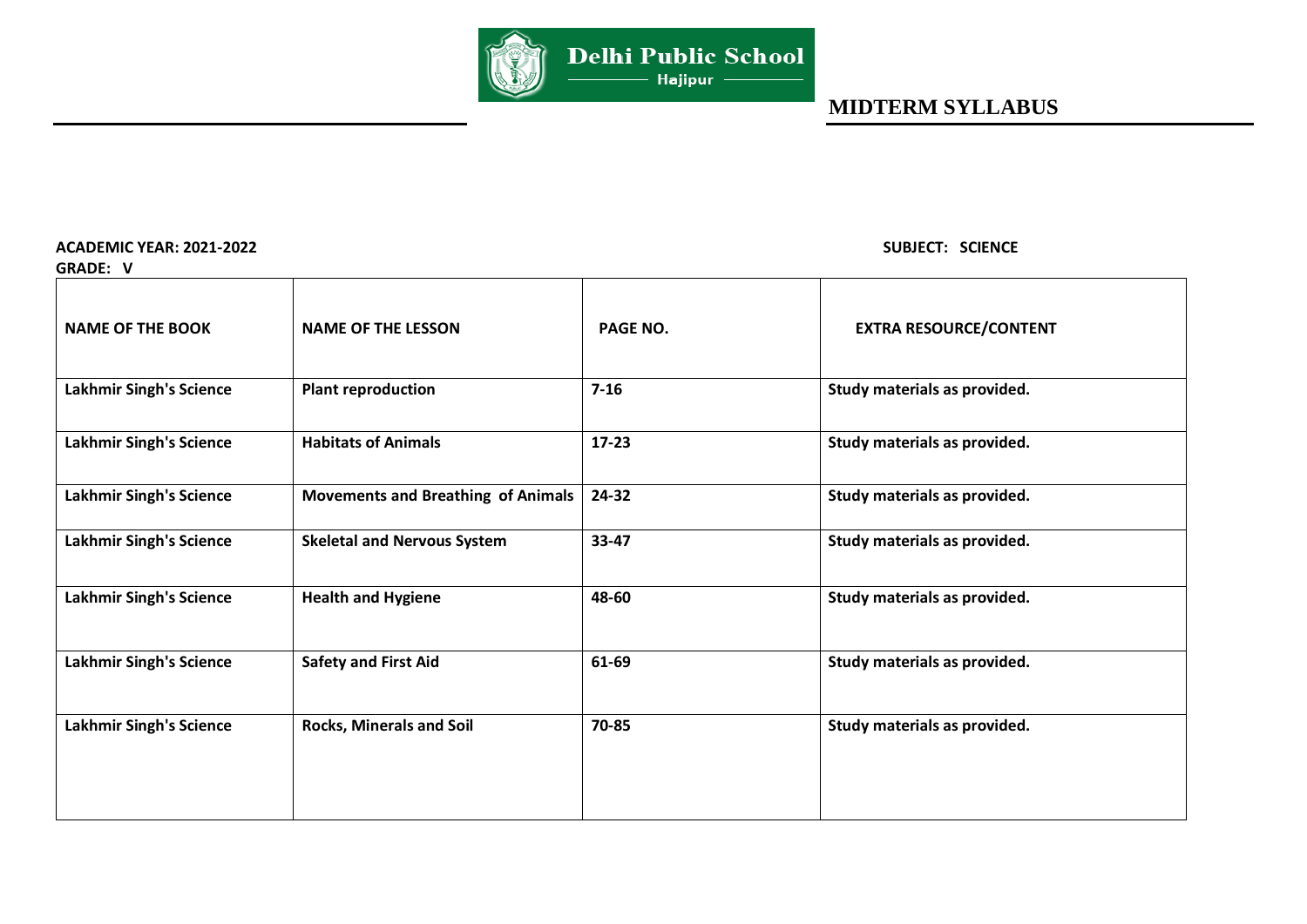

| Oral.                   | <b>Chapters:</b>          |  |
|-------------------------|---------------------------|--|
| Lakhmir Singh's Science | <b>Health and hygiene</b> |  |
|                         | Safety and first aid      |  |



Ahanderema G. Mukher fee

Wijsdell Joseph.

Teacher's Signature **Exam Controller's Signature** Academic Coordinator's Signature Principal's Signature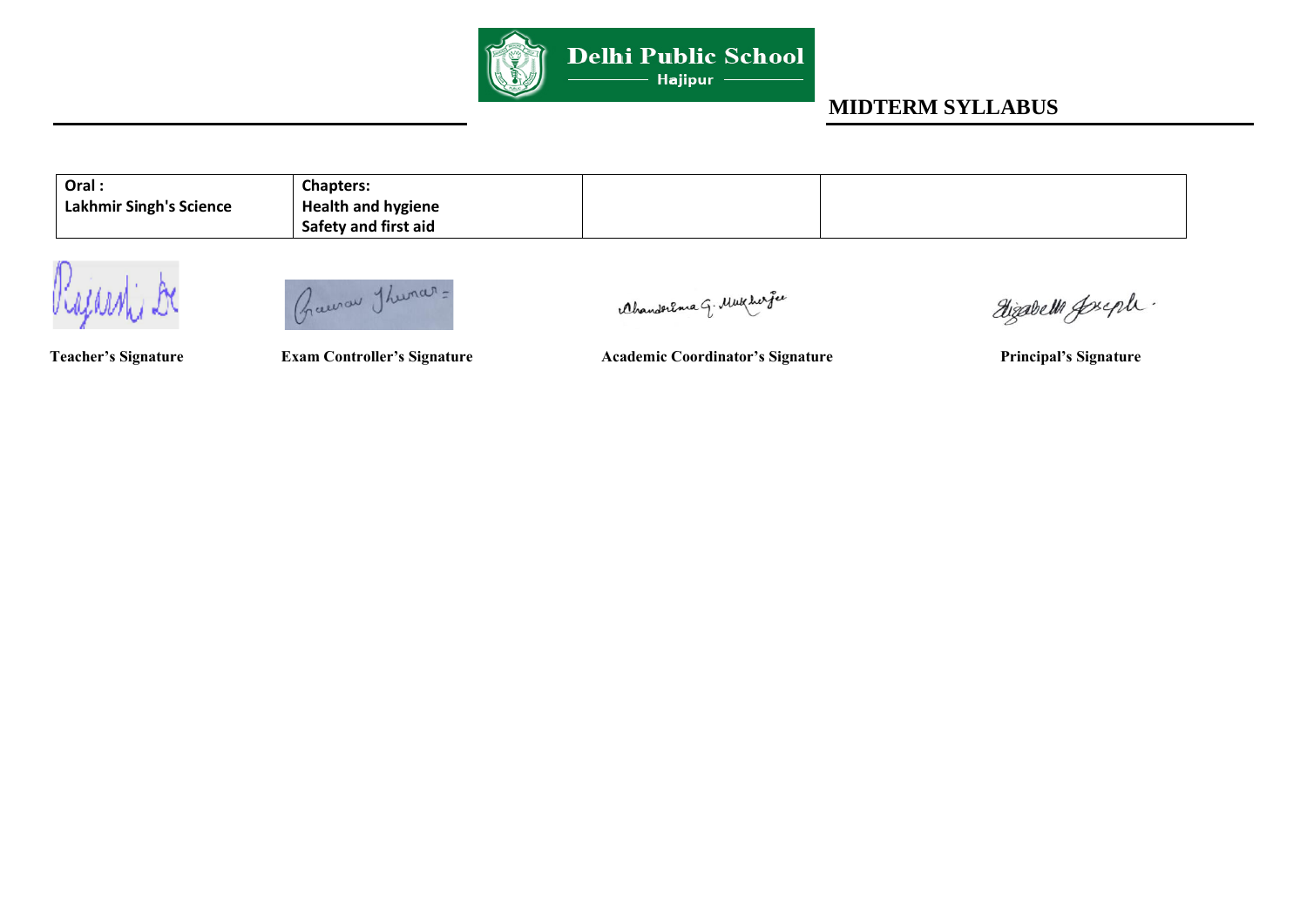

**CLASS: V** 

### **ACADEMIC YEAR: 2021-2022 SUBJECT: SOCIAL SCIENCE**

| <b>Name of the Book</b> | <b>Name of the Lesson</b>              | Page no.  | <b>Extra Resource/Content</b> |
|-------------------------|----------------------------------------|-----------|-------------------------------|
| MY BIG BOOK OF SOCIAL   | CH.1- KNOW YOUR PLANET                 | 09-14     | .                             |
| <b>STUDIES</b>          | CH. 2- PARALLELS AND MERIDIANS         | $15 - 19$ |                               |
|                         | CH.3- MOVEMENT OF THE EARTH.           | 20-24     |                               |
|                         | CH.4- MAJOR LANDFORMS.                 | $25 - 30$ |                               |
|                         | CH.5- WEATHER AND CLIMATE.             | 32-37     |                               |
|                         | CH. 6- THE LAND OF DENSE<br>FORESTS.   | 38-44     |                               |
|                         | CH.7 - THE LAND OF SNOW.               | $45 - 51$ |                               |
|                         | CH. 8 - THE LAND OF SAND.              | $52 - 58$ |                               |
|                         | CH. 9 - THE TREELESS GRASSLANDS. 59-64 |           |                               |
|                         | CH.10 - ENVIRONMENTAL<br>POLLUTION.    | 69-73     |                               |
|                         |                                        |           |                               |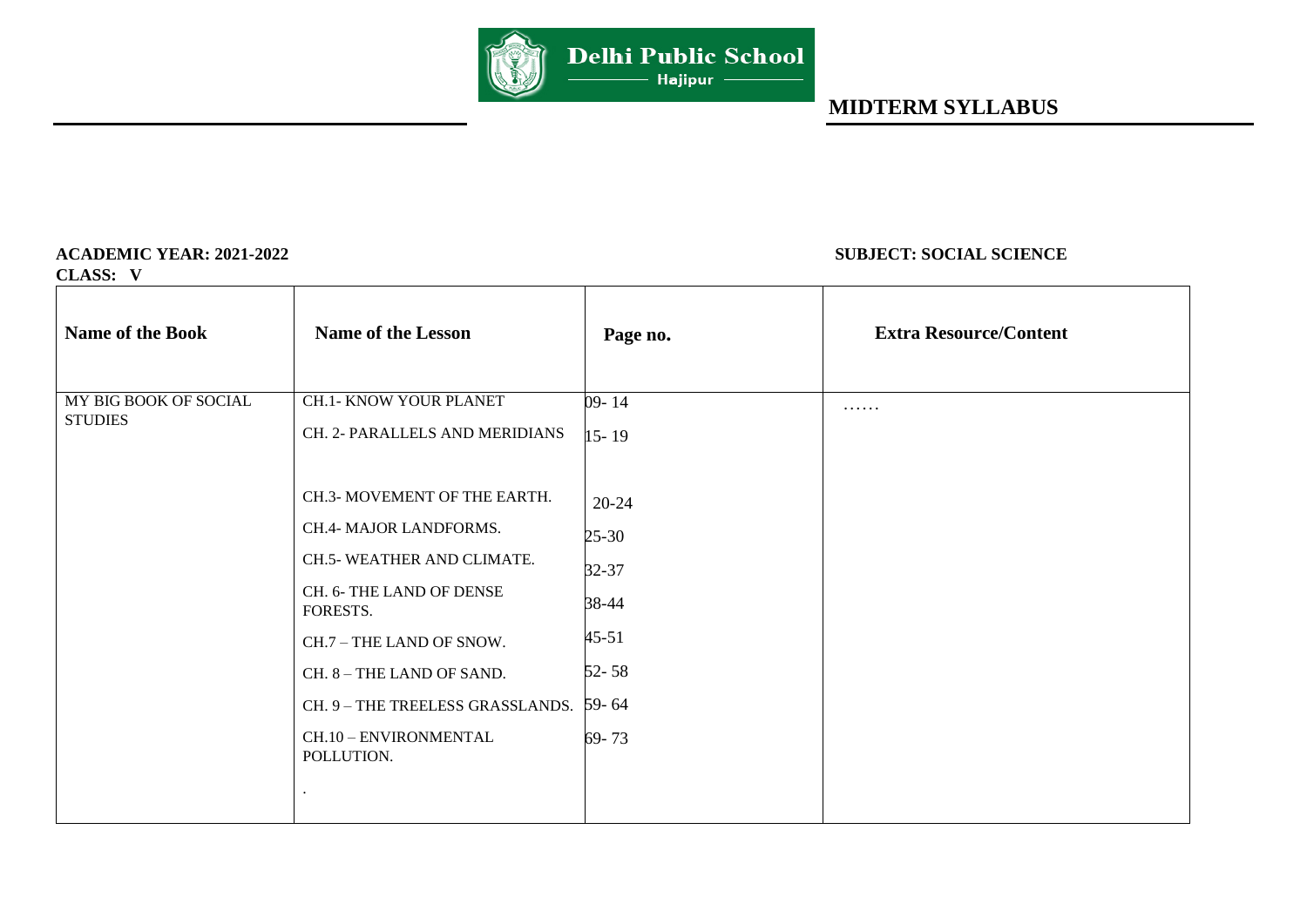

| Oral | CH. 6- THE LAND OF DENSE FORESTS<br>CH.7 – THE LAND OF SNOW. |  |
|------|--------------------------------------------------------------|--|
|      | $CH. 8 - THE LAND OF SAND.$                                  |  |
|      | CH. 9 – THE TREELESS GRASSLANDS                              |  |
|      | CH.10 - ENVIRONMENTAL<br>POLLUTION.                          |  |



Praerau Thumar=

Ahanderema q. Mukharfee

**Team Controller's Signature Academic coordinator's Signature Principal's Signature** 

Hizabella Joseph.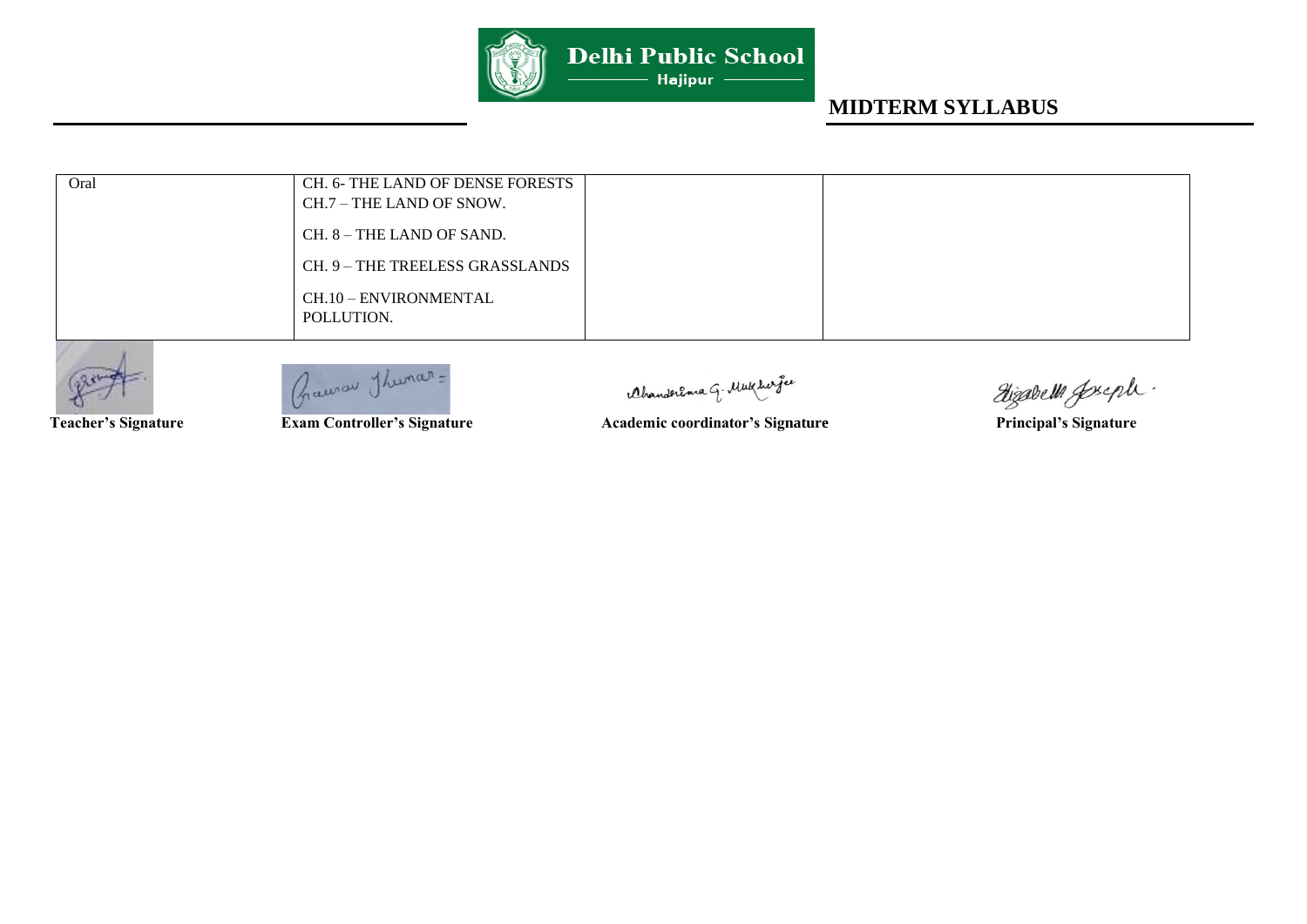

### **ACADEMIC YEAR: 2021-2022 SUBJECT: G.K**

 **CLASS: V** 

| <b>NAME OF THE BOOK</b>     | <b>LESSON NO.</b>                                 | <b>PAGE NO.</b> | <b>EXTRA RESOURCE/CONTENT</b> |
|-----------------------------|---------------------------------------------------|-----------------|-------------------------------|
|                             |                                                   |                 |                               |
| <b>ENHANCE OURKNOWLEDGE</b> | <b>INDIAN SUPERLATIVES</b>                        | 13              |                               |
| <b>ENHANCE OURKNOWLEDGE</b> | <b>FAMOUS STATUE OF WORLD</b>                     | 14              |                               |
| <b>ENHANCE OURKNOWLEDGE</b> | <b>NEW SPORTS FACES</b>                           | 18              |                               |
| <b>ENHANCE OURKNOWLEDGE</b> | <b>RIVER AND CITIES</b>                           | 20              |                               |
| <b>ENHANCE OURKNOWLEDGE</b> | <b>FORTS IN INDIA</b>                             | 21              |                               |
| <b>ENHANCE OURKNOWLEDGE</b> | <b>NOBEL LAUREATE</b>                             | 23              |                               |
| <b>ENHANCE OURKNOWLEDGE</b> | NATIONAL FLOWER                                   | 26              |                               |
| <b>ENHANCE OURKNOWLEDGE</b> | <b>IMPORTANT INVENTION</b>                        | 27              |                               |
| <b>ENHANCE OURKNOWLEDGE</b> | <b>GEOGRAPHICAL TERMS</b>                         | 29              |                               |
| <b>ENHANCE OURKNOWLEDGE</b> | NATIONAL EMBLEMS OF DIFFERENT<br><b>COUNTRIES</b> | 30              |                               |
| <b>ENHANCE OURKNOWLEDGE</b> | <b>INDIAN MUSICIAN</b>                            | 31              |                               |





Ahanderema G. Mukhar fee

**Teacher's Signature** 

**Team Controller's Signature Academic coordinator's Signature Principal's Signature** 

dizabelli gseph.